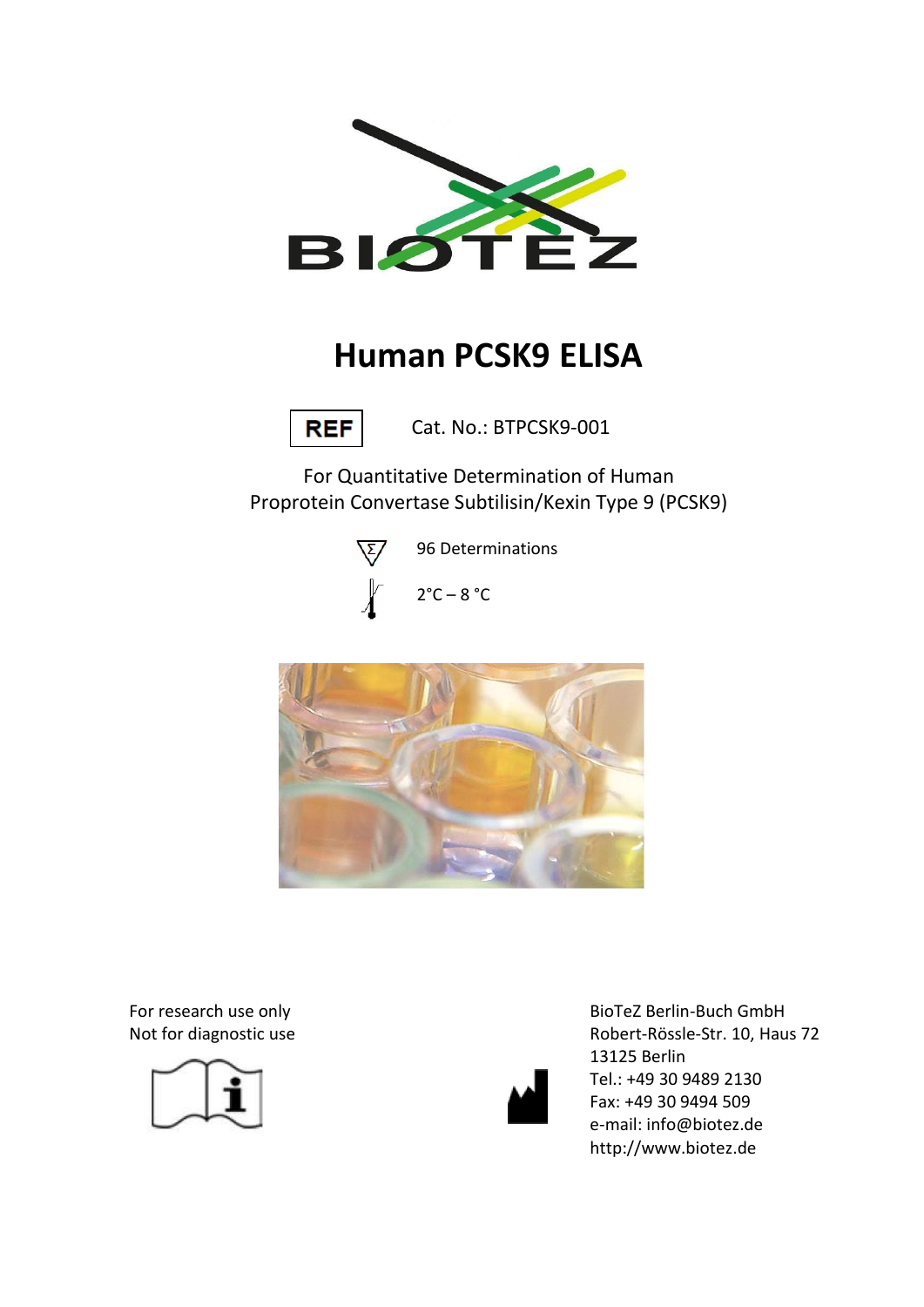# **Contents**

| Introduction                   | $\overline{3}$ |
|--------------------------------|----------------|
| <b>Intended Use</b>            | 3              |
| Test principle                 | 3              |
| Safety warning and precautions | 5              |
| Storage                        | 5              |
| Components of the assay system | 5              |
| Sample preparation and storage | 6              |
| Critical parameters            | 6              |
| Preparation of reagents        | $\overline{7}$ |
| Assay protocol                 | 8              |
| Protocol summary               | 9              |
| Scheme of the plate            | 10             |
| Data processing                | 10             |
| Additional information         | 11             |
| Specificity                    | 11             |
| Sensitivity                    | 11             |
| Linearity                      | 11             |
| Recovery                       | 11             |
| Reproducibility                | 12             |
| Troubleshooting                | 13             |
| <b>Related Products</b>        | 13             |



*Version 01-241018* 2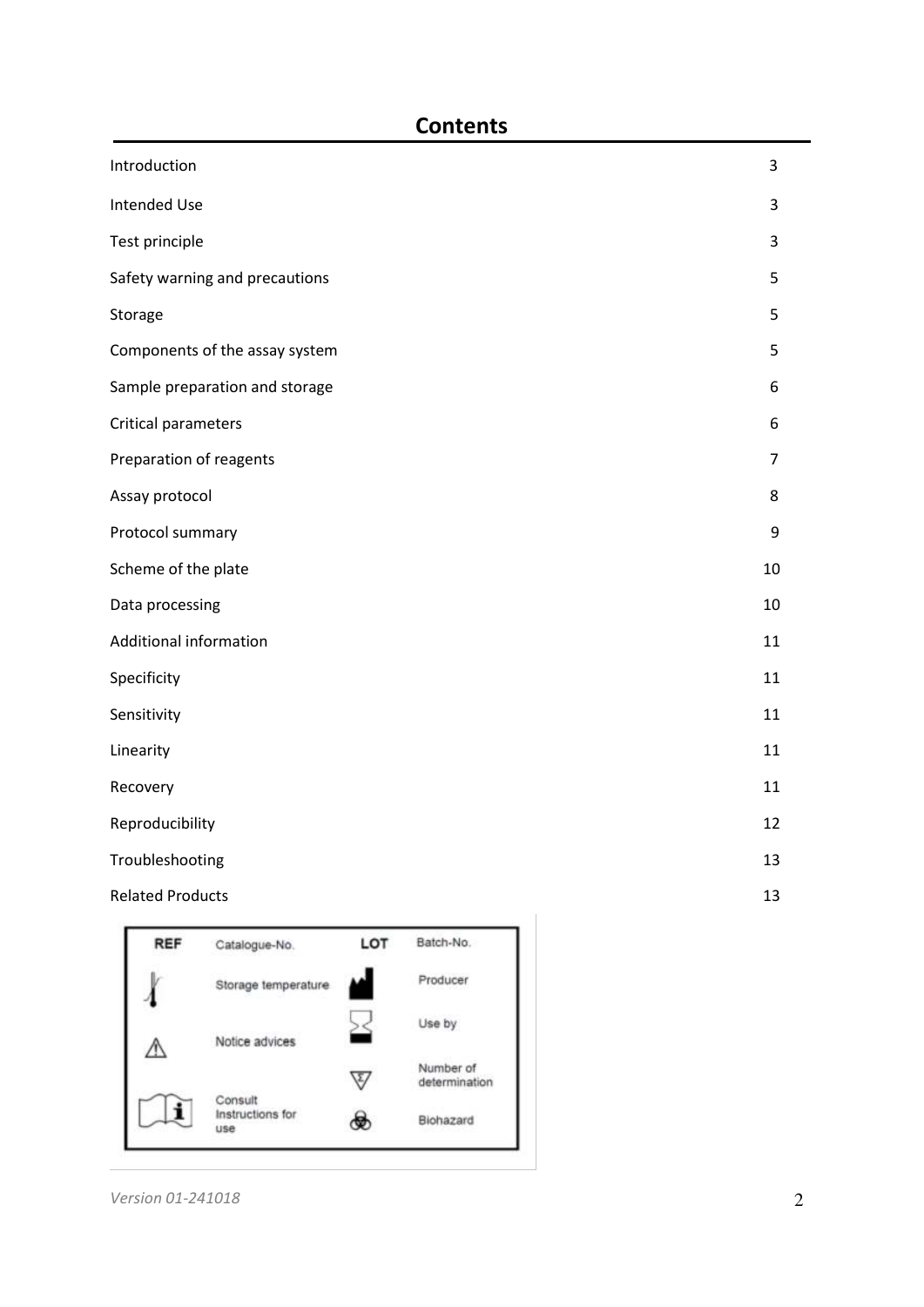## **Introduction**

Proprotein Convertase Subtilisin/Kexin Type 9 (PCSK9) has medical importance because it interferes with the lipoprotein in particular the lipoprotein particles (LDL) homeostasis. PCSK9 binds to the lipoprotein particles receptor (LDLR) which transports fat molecules within the extracellular fluid. After LDL binding to the LDL receptor the complex of LDLR/PCSK9/LDL gets degraded in the hepatocytes upon internalization. Importantly if PCSK9 does not bind to the complex, the LDLR can return to the surface of the cell and can thereby continue to remove LDL particles from the bloodstream.

Agents which block PCSK9 can lower LDL particle concentrations in the blood. The therapeutical antibody against PCSK9 Evolocumab, was approved by the U.S. Food and Drug Administration in 2015 for lowering LDL particle concentrations when statins and other drugs were not sufficiently effective or poorly tolerated.

#### **Intended use**

The Human PCSK9 ELISA provides a sensitive and specific quantitative determination of PCSK9 in human serum samples. Do not use for any other biological sample. One kit contains reagents for 96 determinations, thus allowing the measurement of one standard curve and 40 samples in duplicate. The calibration curve covers the range from 5.27 ng/ml to 60 ng/ml. The sensitivity of the assay is 1 ng/ml. The recommended dilution of the serum samples is 1:20. The complete incubation time is 2 hours 20 minutes.

FOR RESEARCH USE ONLY. NOT FOR USE IN DIAGNOSTIC PROCEDURES.

## **Test principle**

The Human PCSK9 ELISA (Enzyme-Linked Immunosorbent Assay) is an immunological quantitative detection method based on a sandwich ELISA.

The ELISA is performed in a 96-well microplate. The wells of the microplate are pre-coated with a specific capture antibody against human PCSK9 that binds free PCSK9 from the patient sample. The analyte is detected in two steps using a biotin-labelled monoclonal antibody and a highly polymerised streptavidin-peroxidase conjugate. The incubation steps take place for 45 min/20 min at 20-25°C. After a washing step, the colour substrate TMB (Tetramethylbenzidine) is added to the wells. The reaction is stopped by adding the stop solution and the yellow colour is read in a microtiter plate reader at 450 nm. The concentration of PCSK9 in a sample is determined by interpolation from the standard curve.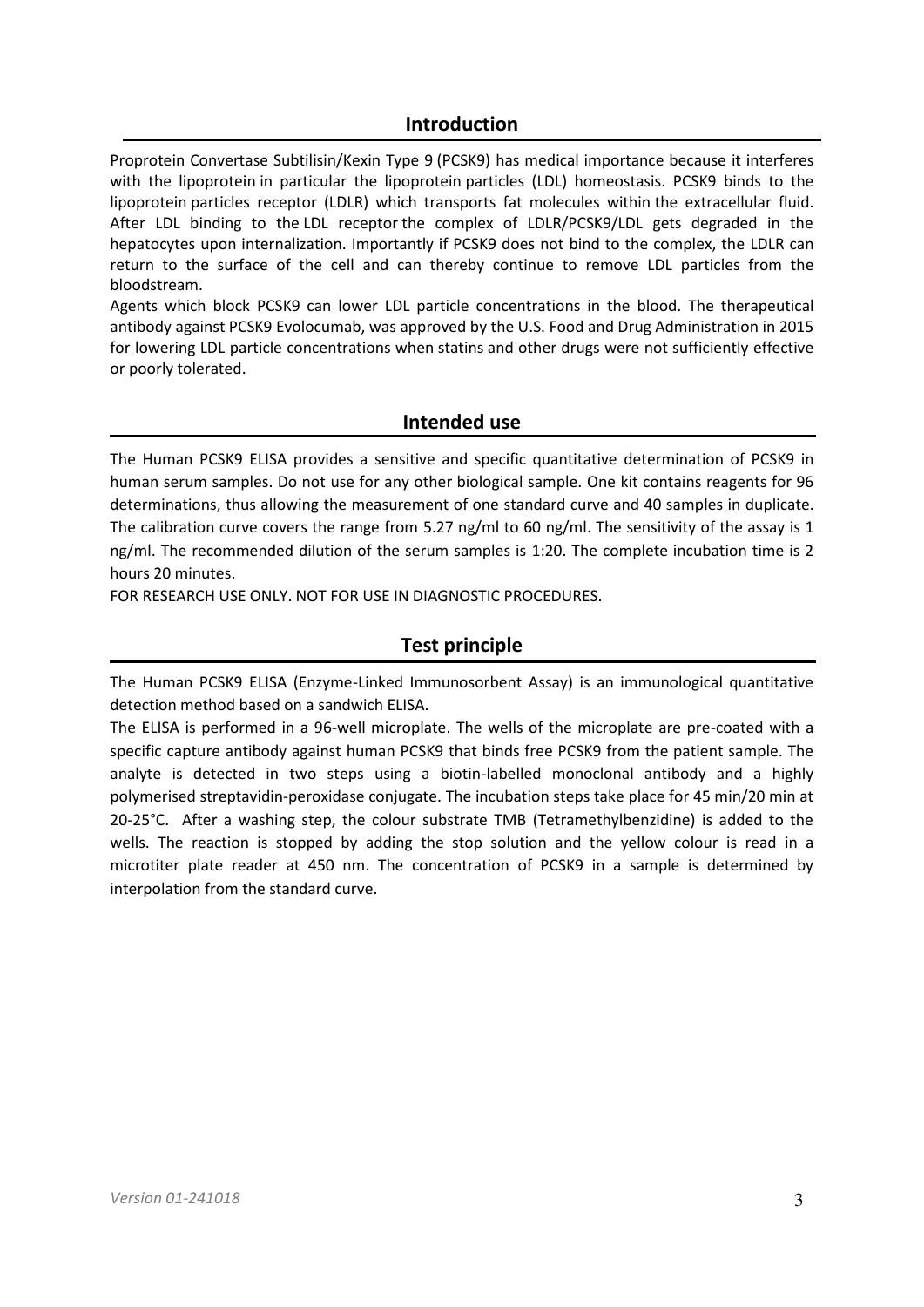# **Principle of the assay**



 **Fig. 1:** Scheme of the assay procedure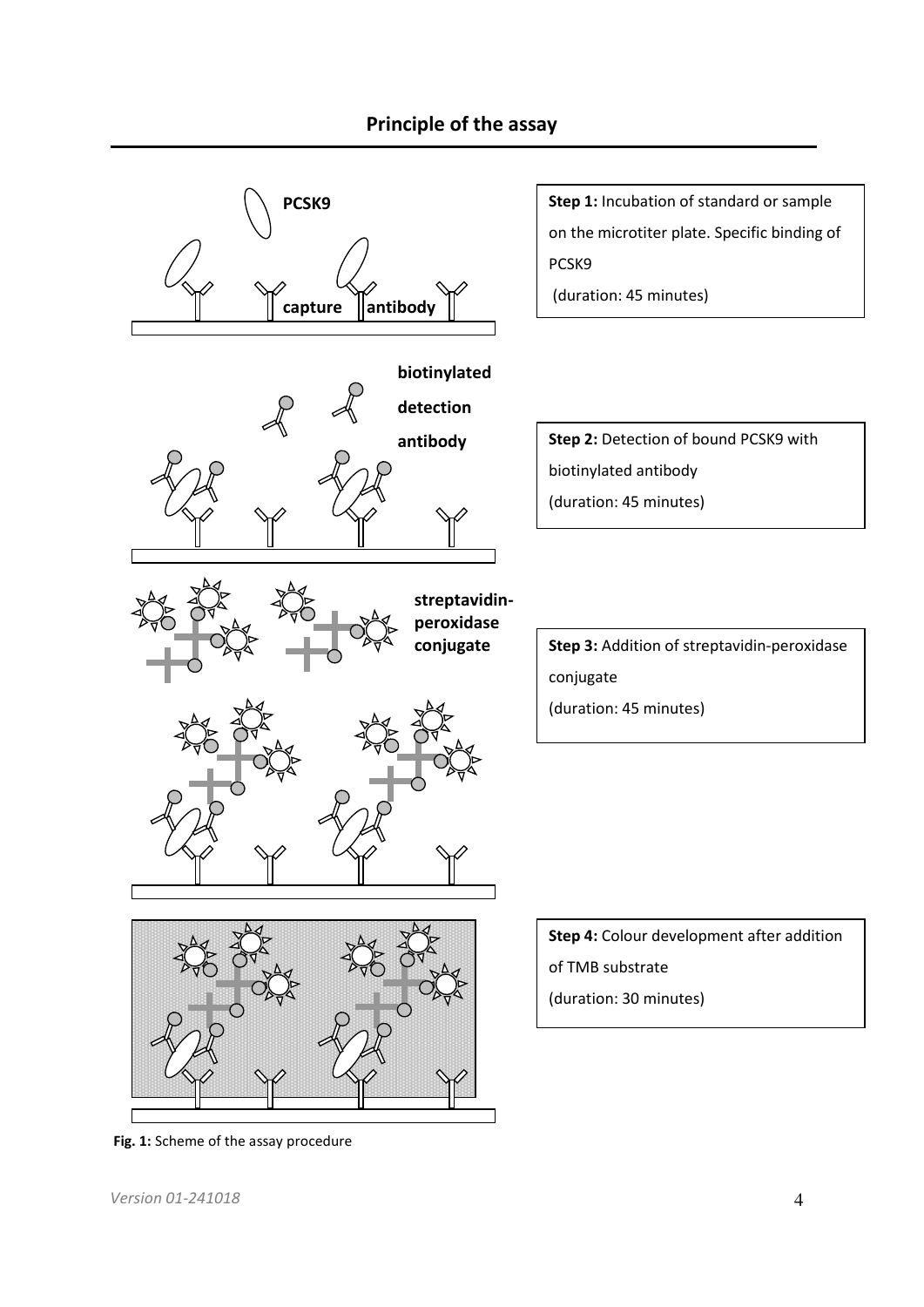# **Safety warning and precautions**

**Warning**: The kit contains substances such as 1M sulphuric acid and ProClin 300 (maximum 0.04%) as a preservative in reagents that are corrosive and/or toxic. TMB has a reproductive toxity: May damage the unborn child. Avoid contact with eyes and skin! Wear protective gloves!

The **PCSK9-DILUTION-BUF** contains human serum that has been negatively tested for contaminations of HAV, HBV, HCV and HIV. Wear suitable protective clothing, such as laboratory overalls and gloves and observe caution when working with this material. In the event of injury a medical specialist should always be consulted.

All chemicals should be considered as being potentially hazardous. We therefore recommend that this product is handled only by those persons who have been trained in laboratory techniques and that it is used in accordance with the principles of good laboratory practice. Wear suitable protective clothing, such as laboratory overalls, safety glasses and gloves. Avoid contact with skin and eyes. In case of skin and eyes contact, wash immediately with water.

#### **Storage**

All components of the kit should be stored in the refrigerator (2-8 °C).

Once reconstituted, the **PCSK9-Standard-CONC** should be used immediately or stored at -80 °C. The dilutions of **BIOT-ANTIBODY-CONC** and **STAV-CONJ-CONC** should be prepared freshly directly before use. When running a partial plate, only suitable aliquots of these solutions should be made. After dilution **WASHBUF** is stable for 4 weeks at storage temperature 2-8°C.

| No.            | <b>Marking</b><br><b>Components</b>                             |                                           | Volume/<br>Quantity   | Colour of top cap | Con-<br>dition ** |
|----------------|-----------------------------------------------------------------|-------------------------------------------|-----------------------|-------------------|-------------------|
| $\mathbf{1}$   | Microplate coated with anti-PCSK9<br>antibody                   | <b>PCSK9-PLATE</b>                        | 12 Strips<br>á 8 well |                   | G                 |
| $\overline{2}$ | Sample dilution buffer                                          | <b>PCSK9-SAMPLE-</b><br><b>BUF</b>        | $1 \times 15.0$ mL    | colourless        | G                 |
| 3              | <b>PCSK9 Standard concentrate</b><br>(300 ng PCSK9 lyophilized) | PCSK9-<br><b>STANDARD-</b><br><b>CONC</b> | 1 x                   | purple            | $\mathsf{R}$      |
| $\overline{4}$ | PCSK9 dilution buffer                                           | PCSK9-<br><b>DILUTION-BUF</b>             | $1 \times 6.0$ mL     | blue              | G                 |
| 5              | Biotinylated antibody concentrate                               | <b>BIOT-ANTIBODY-</b><br><b>CONC</b>      | $1 \times 0.15$ mL    | yellow            | $\mathsf{R}$      |
| 6              | Streptavidin-peroxidase conjugate<br>concentrate                | <b>STAV-CONJ-</b><br><b>CONC</b>          | $1 \times 0.1$ mL     | black             | R                 |
| $\overline{7}$ | <b>Buffer</b>                                                   | <b>BUFFER</b>                             | 1 x 30.0 mL           | green             | G                 |
| 8              | <b>TMB</b> reagent                                              | <b>TMB</b>                                | $1 \times 12.0$ mL    | brown             | G                 |
| 9              | Stopping solution $(1M H2SO4)$                                  | $STOP-H2SO4$                              | $1 \times 4.0$ mL     | colourless        | G                 |
| 10             | Washing buffer concentrate (10x)                                | <b>WASHBUF 10x</b>                        | $2 \times 30.0$ mL    | colourless        | $\mathsf{R}$      |
| 11             | Sealing foil for microplate                                     |                                           | 1 piece               |                   | G                 |

# **Components of the assay system**

**\* Condition: G = ready for use; R = reconstitution (dilution) required**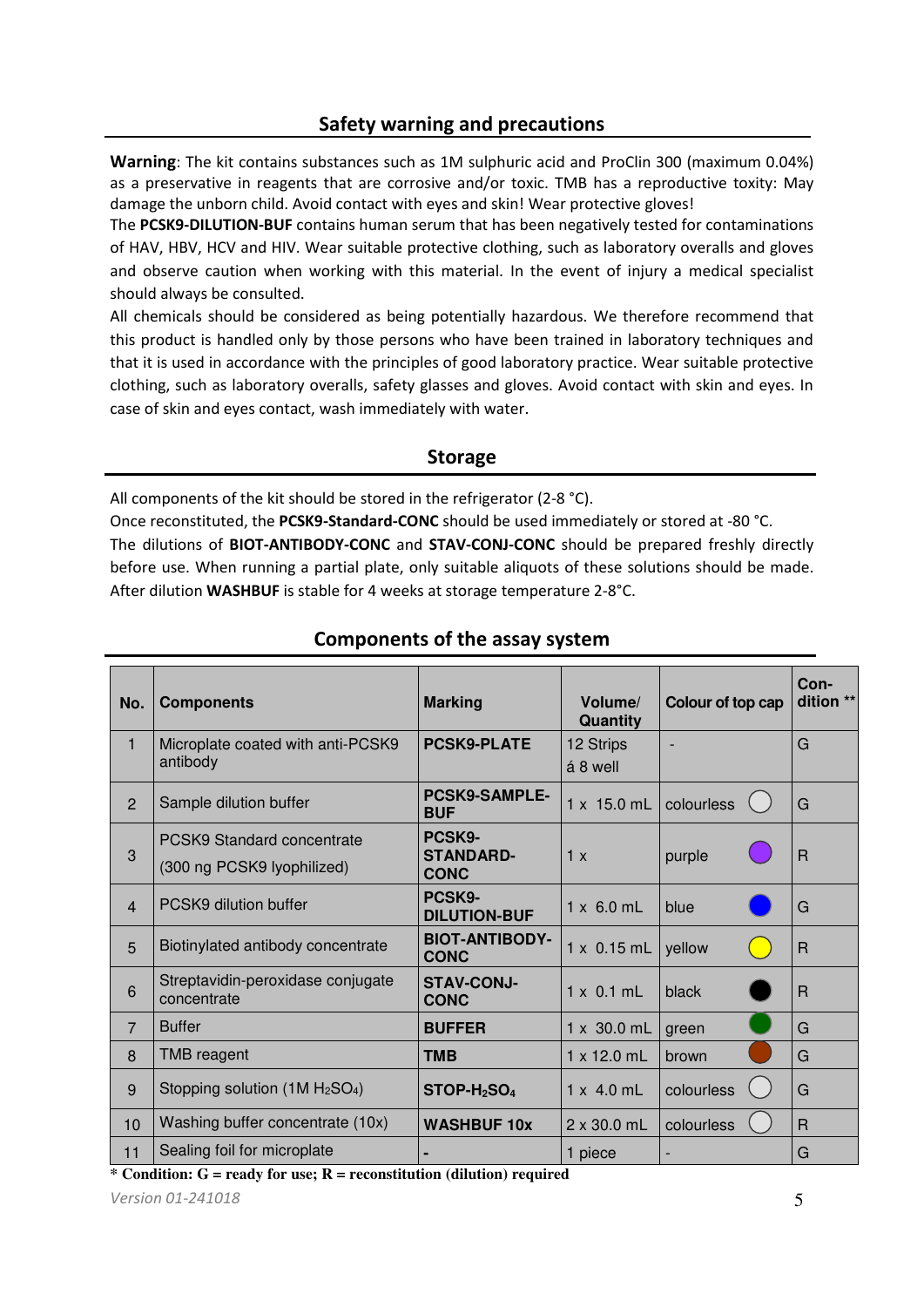**PCSK9-PLATE:** The plate contains 12 strips (96 wells) coated with monoclonal anti-PCSK9 antibody. Ready to use.

**PCSK9-SAMPLE-BUF**: The bottle contains 15 ml buffer containing additives. Ready to use.

**PCSK9-STANDARD-CONC** (lyophilized): The vial contains 300 ng of lyophilized PCSK9. It has to be reconstituted with 1 ml of destilled water prior to use to get a 300 ng/ml standard solution.

**PCSK9-DILUTION-BUF**: Solution to produce PCSK9-STANDARDS after reconstitution PCSK9- STANDARD-CONC (lyophilized). Ready to use.

**BIOT-ANTIBODY-CONC**: Solution (150 µl) contains biotinylated monoclonal anti-PCSK9 antibody in buffer with additives. The antibody has to be diluted 100-fold with BUFFER before use.

**STAV-CONJ-CONC:** Solution (100 µl) contains a highly polymeric streptavidin-peroxidase conjugate with preservatives. It has to be diluted 333-fold with BUFFER prior to use.

**BUFFER**: Solution (30 ml) consists of phosphate buffer containing additives. Ready to use.

**WASHBUF 10x:** Each bottle contains 30 ml buffer concentrate. It has to be diluted 10-fold with distilled or deionised water before use.

**TMB:** The bottle contains 12 ml of a TMB solution. Ready to use.

**STOP-H2SO4:** The bottle contains 4 ml 1 M H2SO4. Ready to use. **Warning**: Stop solution contains 1 M sulfuric acid. Wear eye, hand, face and clothing protection when using this material!

#### **EQUIPMENT REQUIRED BUT NOT PROVIDED**

- Pipettes with disposable tips (50  $\mu$ l, 100  $\mu$ l and 1 ml), a multi-channel pipette (100  $\mu$ l) would be appropriate
- Distilled or deionised water
- Horizontal orbital microplate shaker
- Microplate reader capable of measuring at 450 nm

## **Sample preparation and storage**

#### **Serum:**

- $\bullet$  Serum may be stored at -80°C. When stored at -80°C, it is absolutely necessary to mix the samples thoroughly prior to measuring. Avoid freeze-thaw cycles.
- Dilute the serum samples minimum **1:20** with PCSK9-SAMPLE-BUF, depending on the possible concentration of the analyte.

# **Critical Parameters**

- Allow samples and all reagents to equilibrate to room temperature (20-25°C) prior to performing the assay. This is especially a prerequisite for reconstituted WASHBUF and TMB!
- It is absolutely important that all wells are washed thoroughly and uniformly. When washing is done by hand, ensure that all wells are completely filled and emptied at each step by discarding the content of the plate. Carefully tap off excess liquid (see technical advice on the following link[: http://www.youtube.com/watch?v=FZirnCas17Y\)](http://www.youtube.com/watch?v=FZirnCas17Y)
- Use only reagents from the same lot for each assay. This is especially important when running more than one plate per sample group.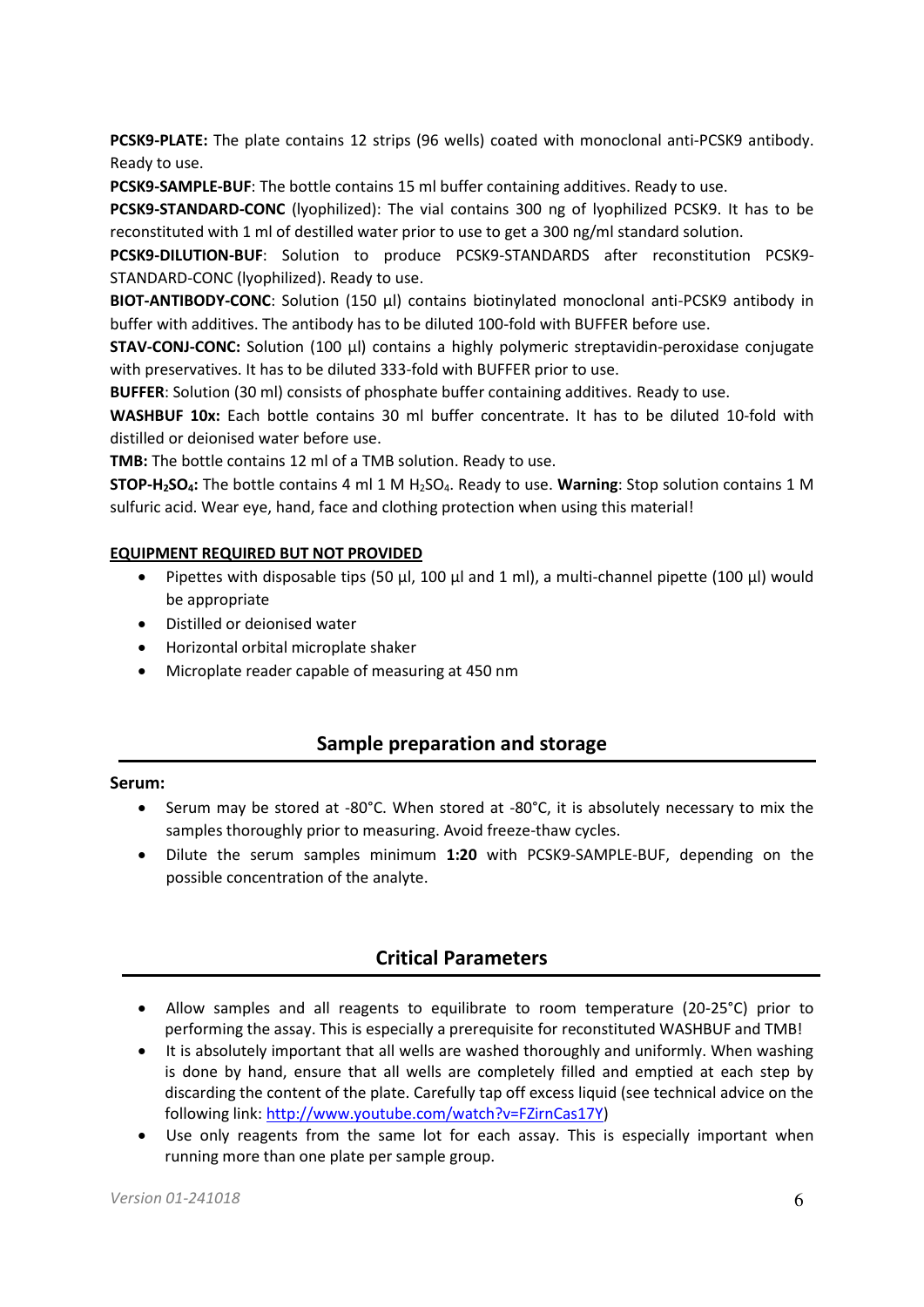- A separate standard curve must be run on each plate.
- Mix all reagents thoroughly prior to use, but **avoid foaming**!
- Keep the wells sealed with the foil except when adding reagents and during reading.
- Any variation in the protocol can cause variation in binding!
- The kit should not be used beyond the expiration date on the kit label.
- The values obtained by the samples should be within the standard range. If this is not the case, dilute the sample and repeat the assay.
- We take great care to ensure that this product is suitable for the validated sample type, as designated in this manual. However, it is possible that in some cases, high levels of interfering substances may cause unusual results.

# **Preparation of reagents**

Please note: To prevent edge effects it is necessary to equilibrate all reagents **to room temperature**  prior to use. For the dilution of the WASHBUF 10x use either distilled or deionised water. Always seal the plates with the provided foil during incubation!

**PCSK9-PLATE:** After equilibration to room temperature the plate is ready to use. The plate should be removed from its packaging immediately before start of pipetting.

**PCSK9-SAMPLE-BUF**: After equilibration to room temperature the buffer is ready to use.

**PCSK9-STANDARD-CONC** (lyophilized): Add 1 ml destilled water to the standard tube (purple lid) and allow the contents to dissolve for 5-10 minutes. Gently mix, but avoid foaming of the reagent!

**PCSK9-DILUTION-BUF**: After equilibration to room temperature the reagent is ready to use.

**BIOT-ANTIBODY-CONC:** After equilibration to room temperature dilute this reagent 100-fold with BUFFER immediately before use. For a whole plate add 120 µl from the BIOT-ANTIBODY-CONC (yellow lid) to 12 ml BUFFER (green lid). When running half a plate, add 60 µl BIOT-ANTIBODY-CONC (yellow lid) to 6 ml BUFFER (green lid).

**STAV-CONJ-CONC**: After equilibration to room temperature dilute this reagent 333-fold with BUFFER immediately before use. For a whole plate add 36 µl from the STAV-CONJ-CONC (black lid) to 12 ml BUFFER (green lid). When running half a plate, add 18 µl STAV-CONJ-CONC (black lid) to 6 ml BUFFER (green lid).

**WASHBUF 10x:** After equilibration to room temperature dilute the WASHBUF 10x concentrate 1:10 with distilled or deionised water (for example: 25 ml WASCHBUF 10x to 250 ml).

**TMB and STOP-H2SO4:** After equilibration to room temperature the reagents are ready to use.

#### **Preparation of PCSK9 standards with PCSK9-DILUTION-BUF**

- 1. Label 7 tubes with 5.3, 7.9, 11.9, 17.8, 26.7, 40 and 60 ng/ml.
- 2. Pipette 600 µl of PCSK9-DILUTION-BUF into the 60 ng/ml tube, in the remaining tubes (5.3, 7.9, 11.9, 17.8, 26.7, 40 ng/ml) pipette 250 µl of PCSK9-DILUTION-BUF.
- 3. Pipette 150 µl of the diluted PCSK9-STANDARD-CONC (300 ng/ml) into the 60 ng/ml tube and mix thoroughly.
- 4. Pipette 500 µl of the 60 ng/ml standard into the tube labelled with 40 ng/ml and mix thoroughly.
- 5. Repeat this dilution procedure with the other standard tubes.
- 6. The blank value (0 ng/ml) is obtained by using only PCSK9-DILUTION-BUF.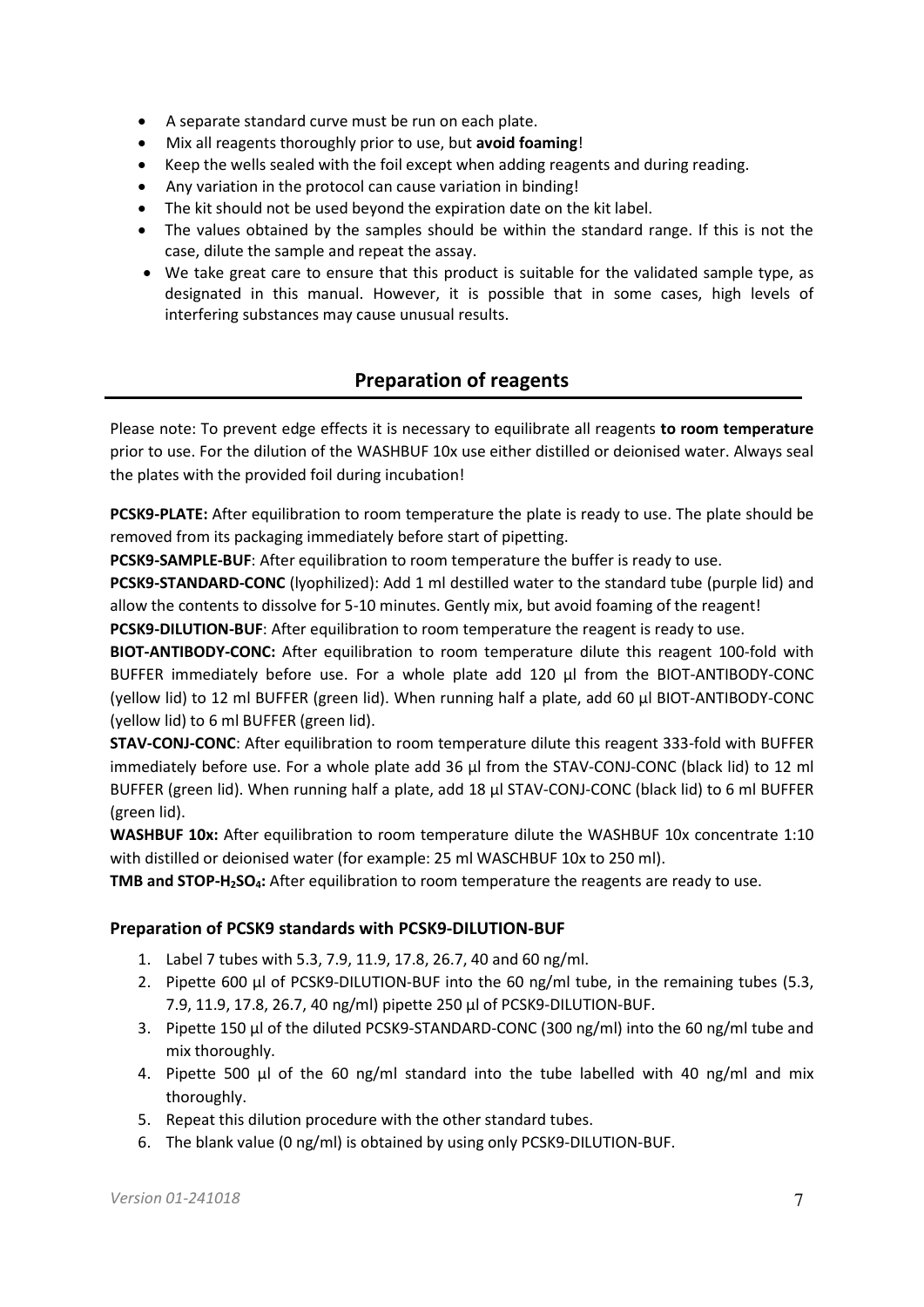7. The stock solution is not part of the standard curve and can be stored at -80°C. Avoid freezethaw cycles.

## **Assay protocol**

- 1. Prepare reagents and standards as described in the sections above. **Remember that it is necessary to equilibrate the reagents to room temperature before use**.
- 2. Prepare the samples as described above by appropriate dilution with PCSK9-SAMPLE-BUF. Recommended Dilution of the serum samples 1:20 (for example: 15 µl sample to 285 µl PCSK9-SAMPLE-BUF)
- 3. Prepare the microtiter plate by inserting the required amount of wells into the frame. **Note that you need 16 wells for the standard curve**.
- 4. **Standard curve:** Pipette 100 µl of the reconstituted standards 5.3, 7.9, 11.9, 17.8, 26.7, 40 and 60 ng/ml in duplicate in the wells using a clean pipette tip for each standard. PCSK9- Dilution-BUF serves as zero blank.
- 5. **Samples:** Pipette 100 µl of the diluted samples in duplicate into the wells.
- 6. Seal the plate with the provided foil and incubate on a shaker at room temperature (20-25°C) for exactly 45 minutes. Keep the plate in the dark.
- 7. Wash by filling each well with diluted WASHBUF (300 µl/well), then remove by discarding/drying by tapping inverted plate on clean paper towels. Take care that all wells are completely filled and emptied at each washing step. Wash the wells 3 times with diluted WASHBUF.
- 8. Add 100 µl of diluted Biotinylated Antibody (BIOT-ANTIBODY-CONC) into each well.
- 9. Seal the plate and incubate on a shaker at room temperature for exactly 45 minutes.
- 10. Wash by filling each well with diluted WASHBUF (300 µl/well), then remove by discarding/drying by tapping inverted plate on clean paper towels. Take care that all wells are completely filled and emptied at each washing step. Wash the wells 3 times with diluted WASHBUF.
- 11. Add 100 µl of diluted Streptavidin-conjugate solution (STAV-CONJ-CONC) into each well.
- 12. Seal the plate with the provided foil and incubate on a shaker at room temperature for exactly 20 minutes.
- 13. Wash by filling each well with diluted WASHBUF (300 µl/well), then remove by discarding/drying by tapping inverted plate on clean paper towels. Take care that all wells are completely filled and emptied at each washing step. Wash the wells 3 times with diluted WASHBUF.
- 14. Add 100 µl of TMB solution to each well.
- 15. Seal the plate with foil provided and incubate in the dark at room temperature on a shaker for 30 minutes.
- 16. Stop the reaction by adding 25  $\mu$ l of STOP-H<sub>2</sub>SO<sub>4</sub> to each well.
- 17. Read the plate at 450 nm (620 nm reference filter). Reading of the plate without reference may yield higher absorbance and thus may be less accurate.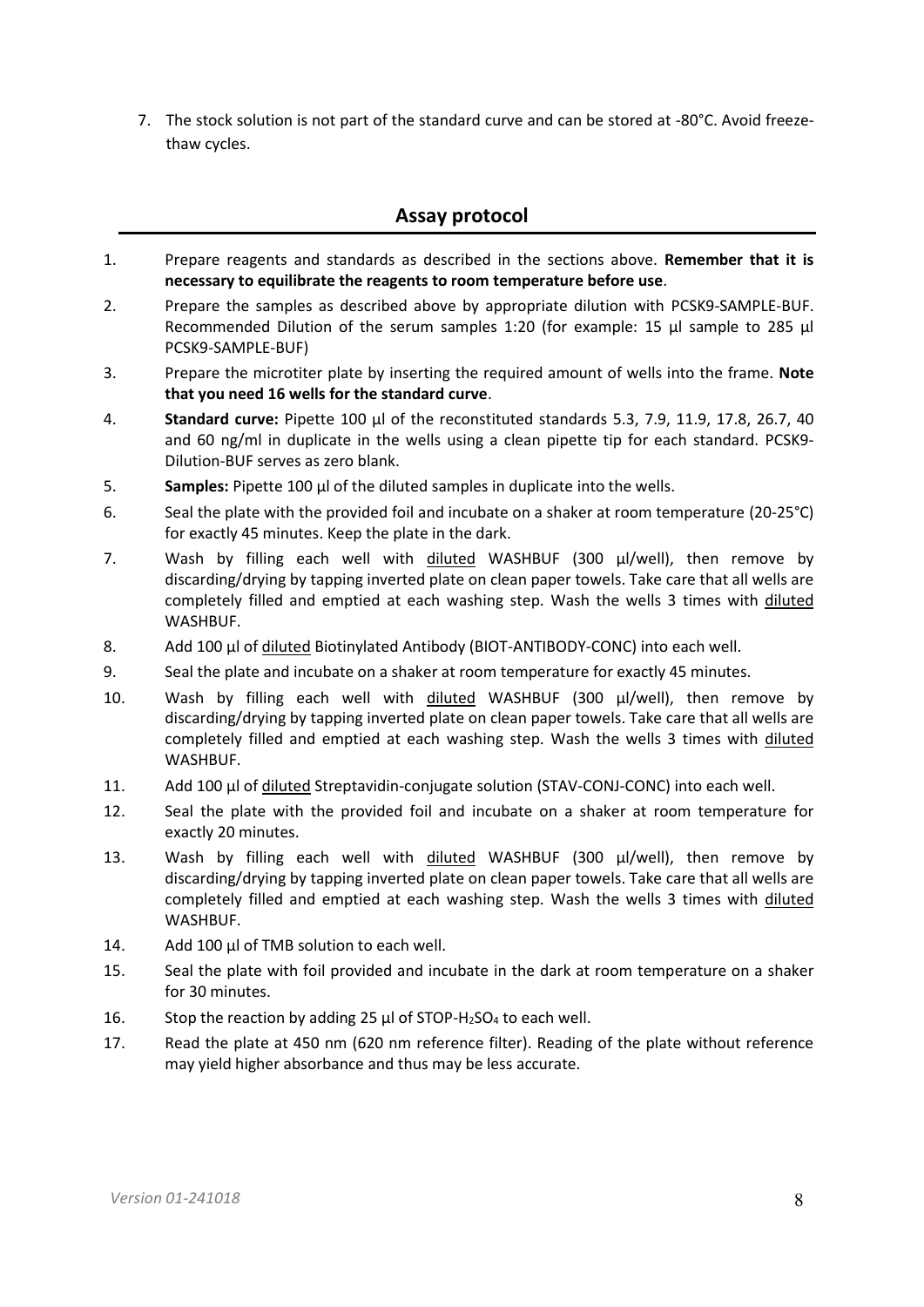# **Protocol summary**



Add 25 µl STOP-H<sub>2</sub>SO<sub>4</sub> solution to each well. Read at 450 nm (with reference filter at 620 nm).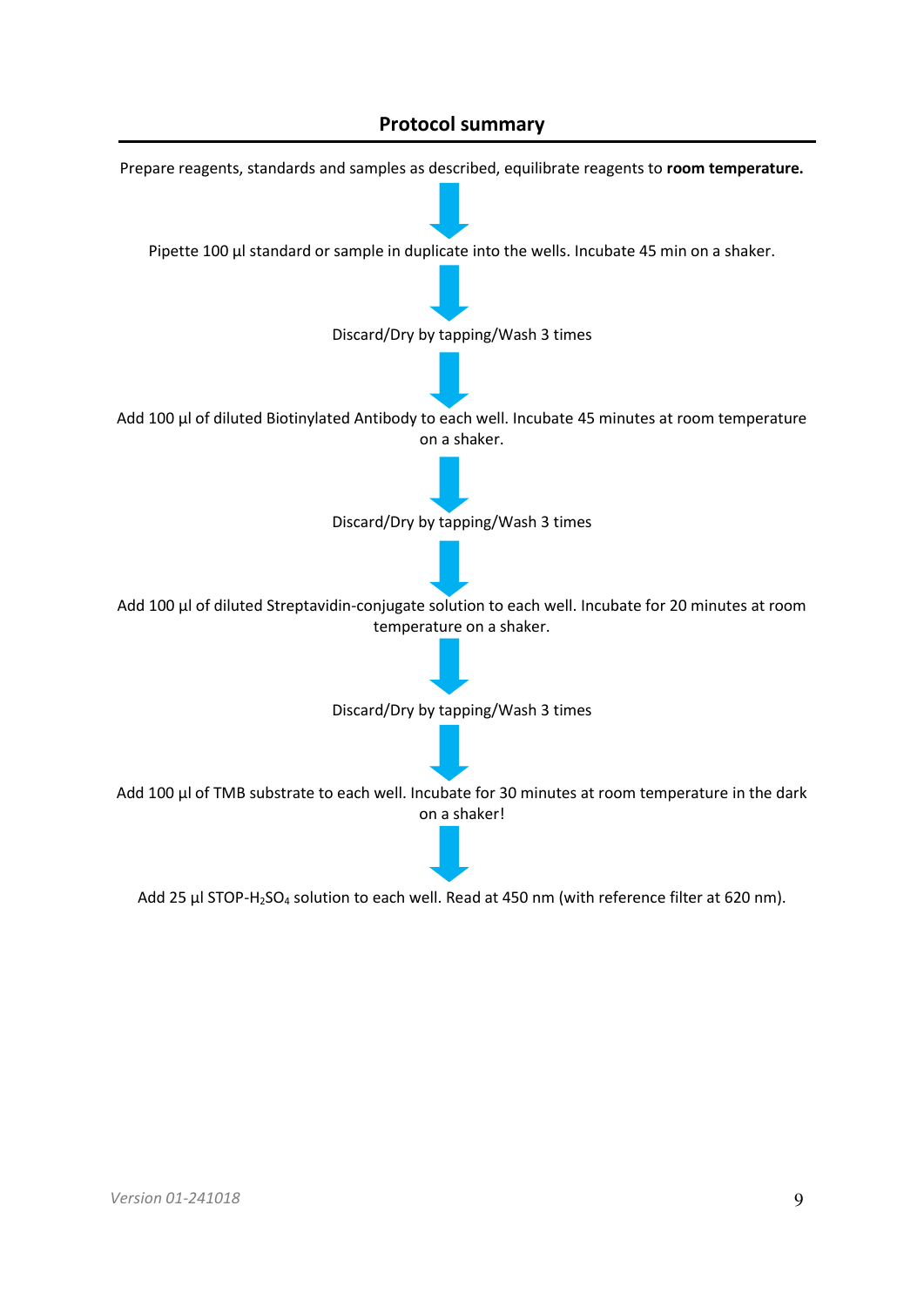# **Scheme of the plate**

| <b>Strip</b>   | $\mathbf{1}$                          | $\overline{c}$                               | 3                        | 4        | 5         | 6         |  |
|----------------|---------------------------------------|----------------------------------------------|--------------------------|----------|-----------|-----------|--|
| Row            | <b>Field of PCSK9 calibrators</b>     |                                              | Field of diluted samples |          |           |           |  |
| A              | <b>PCSK9-Standard</b><br>$0$ ng/ml    | <b>PCSK9-Standard</b><br>$0$ ng/ml           | Sample 1                 | Sample 1 | Sample 9  | Sample 9  |  |
| $\overline{B}$ | <b>PCSK9-Standard</b><br>$5.3$ ng/ml  | <b>PCSK9-Standard</b><br>$5.3$ ng/ml         | Sample 2                 | Sample 2 | Sample 10 | Sample 10 |  |
| C              | <b>PCSK9-Standard</b><br>$7.9$ ng/ml  | <b>PCSK9-Standard</b><br>$7.9 \text{ ng/ml}$ | Sample 3                 | Sample 3 | Sample 11 | Sample 11 |  |
| $\Gamma$       | <b>PCSK9-Standard</b><br>$11.9$ ng/ml | <b>PCSK9-Standard</b><br>11.9 $nq/ml$        | Sample 4                 | Sample 4 | Sample 12 | Sample 12 |  |
| E              | <b>PCSK9-Standard</b><br>17.8 $ng/ml$ | <b>PCSK9-Standard</b><br>$17.8$ ng/ml        | Sample 5                 | Sample 5 | Sample 13 | Sample 13 |  |
| $\sqrt{2}$     | <b>PCSK9-Standard</b><br>26.7 ng/ml   | <b>PCSK9-Standard</b><br>$26.7$ ng/ml        | Sample 6                 | Sample 6 | Sample 14 | Sample 14 |  |
| G              | <b>PCSK9-Standard</b><br>$40$ ng/ml   | <b>PCSK9-Standard</b><br>$40$ ng/ml          | Sample 7                 | Sample 7 | Sample 15 | Sample 15 |  |
| H              | <b>PCSK9-Standard</b><br>$60$ ng/ml   | <b>PCSK9-Standard</b><br>$60$ ng/ml          | Sample 8                 | Sample 8 | Sample 16 | Sample 16 |  |
| <b>Strip</b>   | $\mathbf{1}$                          | $\overline{c}$                               | 3                        | 4        | 5         | 6         |  |

Example of the layout for pipetting PCSK9 standards and samples on the plate

# **Data processing**

#### **Calculation of results**

The calculation is illustrated using representative data: the assay data should be similar to that shown in table 1.

- 1. Calculate the average absorbance for each set of standard wells.
- 2. A standard curve is generated by plotting the mean absorbance (x-axis, fig. 2) against ng/ml standard (y-axis, fig.2).
- 3. The ng/ml values of the samples can be read directly from the graph or calculated by the regression coefficients.
- 4. Multiply the calculated ng/ml values by the dilution factor of the samples.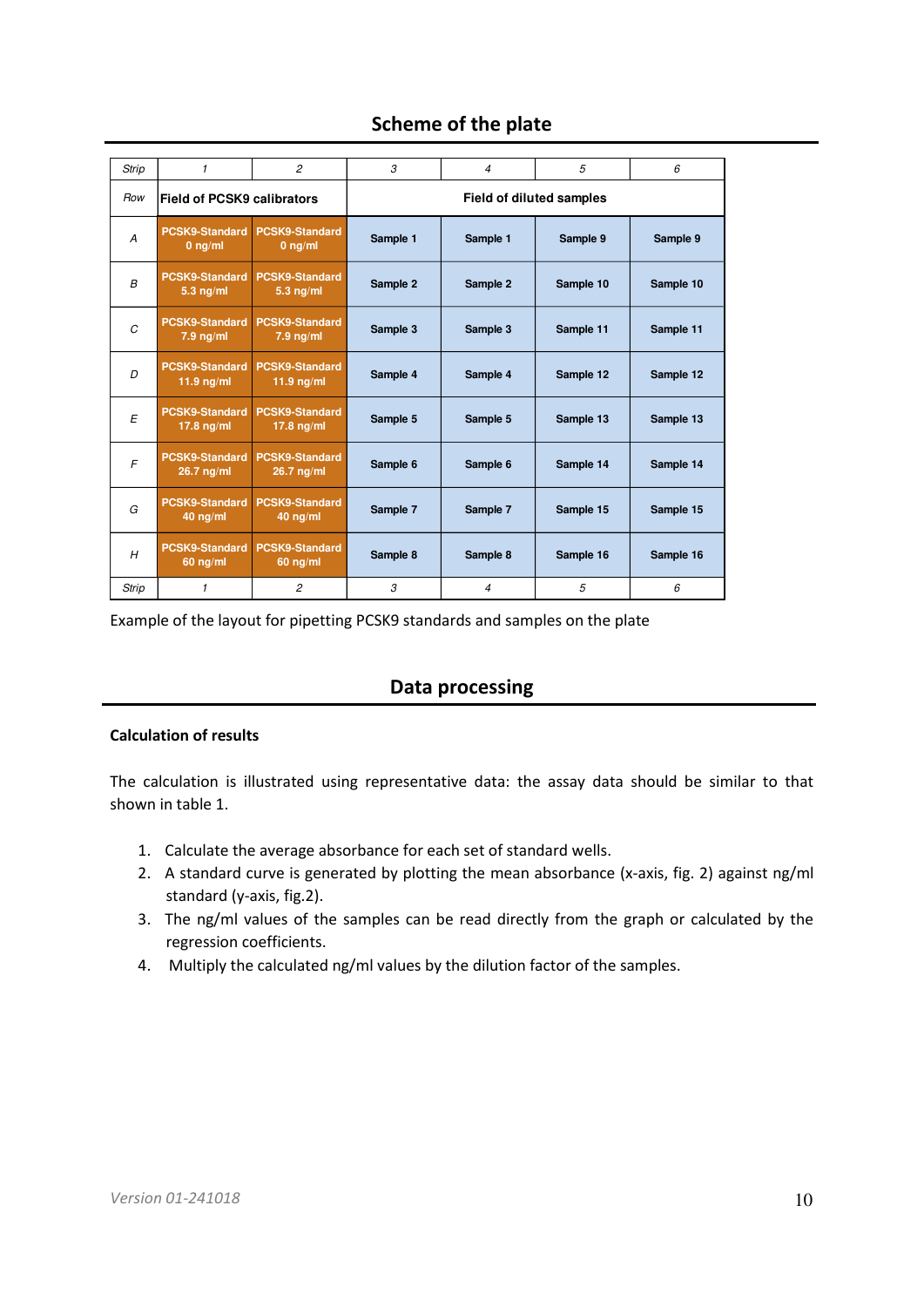| PCSK9                      |         | <b>PCSK9 Standard curve</b> |            |             |   |    |    |               |    |    |    |
|----------------------------|---------|-----------------------------|------------|-------------|---|----|----|---------------|----|----|----|
| <b>Standard</b><br>(ng/ml) |         | Absorbance (450 nm)         |            | 3,0         |   |    |    |               |    |    |    |
|                            | Value 1 | Value 2                     | Mean Value | 2,5         |   |    |    |               |    |    |    |
| 0.00                       | 0.032   | 0.031                       | 0.032      | 2,0         |   |    |    |               |    |    |    |
| 5.3                        | 0.208   | 0.213                       | 0.211      | 450 nm      |   |    |    |               |    |    |    |
| 7.9                        | 0.319   | 0.341                       | 0.330      | 1,5<br>O.D. |   |    |    |               |    |    |    |
| 11.9                       | 0.535   | 0.512                       | 0.524      | 1,0         |   |    |    |               |    |    |    |
| 17.8                       | 0.764   | 0.842                       | 0.803      | 0,5         |   |    |    |               |    |    |    |
| 26.7                       | 1.224   | 1.268                       | 1.246      | 0,0         |   |    |    |               |    |    |    |
| 40.0                       | 1.848   | 1.782                       | 1.815      |             | 0 | 10 | 20 | 30            | 40 | 50 | 60 |
| 60.0                       | 2.405   | 2.444                       | 2.425      |             |   |    |    | PCSK9 [ng/ml] |    |    |    |



## **Additional Information**

#### **Specificity**

The PCSK9 ELISA has a high sensitivity and high specificity for quantitative determination of human PCSK9. The reactivity with PCSK9 of other species was not tested. Cross-reactions with other serum proteins cannot be verified in physiological concentrations.

#### **Sensitivity**

The minimum detectable dose of human PCSK9 is 1 ng /ml. The lower limit of detection was defined as the lowest protein concentration that could be differentiated from zero. The mean O.D. value of 20 replicates of the zero standard added by their three standard deviations was determined.

#### **Linearity**

The assay should be conducted with a serum dilution of 1:20. For dilutions of 1:20 to 1:40, the linearity of the assay results to their dilution is assured.

#### **Recovery**

The recovery of PCSK9 standard spiked to levels throughout the range of the assay in serum was evaluated.

| l Matrix    | Recovery range (%) |
|-------------|--------------------|
| Serum (n=5) | 98-112%            |

*Version 01-241018* 11 **Reproducibility**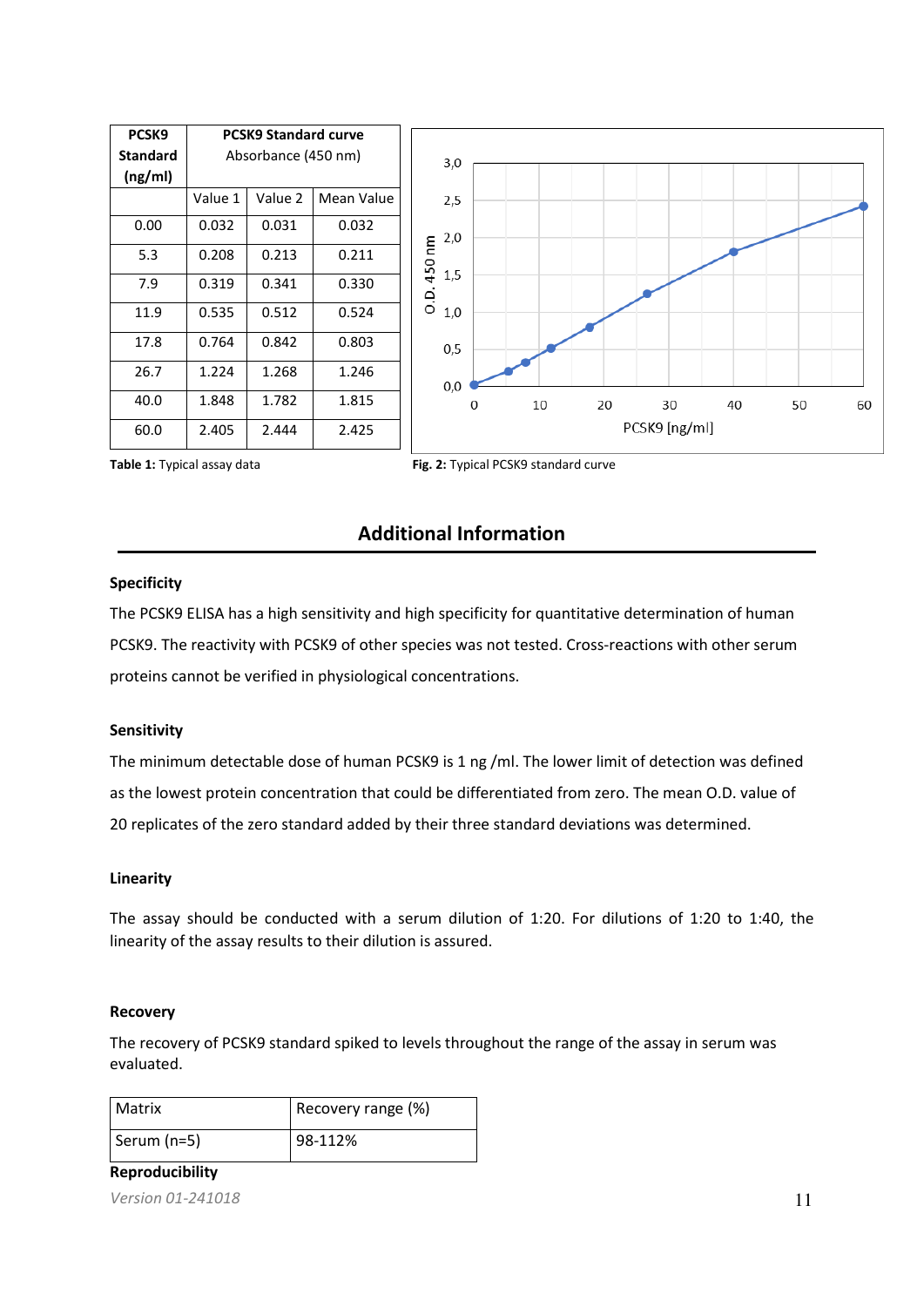#### *Intra-assay precision*

The intra-assay precision was measured by assaying 3 serum samples with different levels of the antigen PCSK9 on 1 plate, 8 replicates of each sample.

| Sample | Mean value    | CV (%) | N |
|--------|---------------|--------|---|
|        | PCSK9 [ng/mL] |        |   |
| 1.     | 215           | 6.1    | 8 |
| 2.     | 449           | 4.0    | 8 |
| 3.     | 500           | 4.5    |   |

#### *Inter-assay precision*

The inter-assay variation was measured by assaying 3 serum samples with different levels of the antigen PCSK9 on 3 plates, 8 replicates in each plate.

| Sample | Mean value    | CV (%) | Ν  |
|--------|---------------|--------|----|
|        | PCSK9 [ng/mL] |        |    |
| 1.     | 215           | 12.5   | 24 |
| 2.     | 449           | 6.0    | 24 |
| 3.     | 500           | 5.0    | 24 |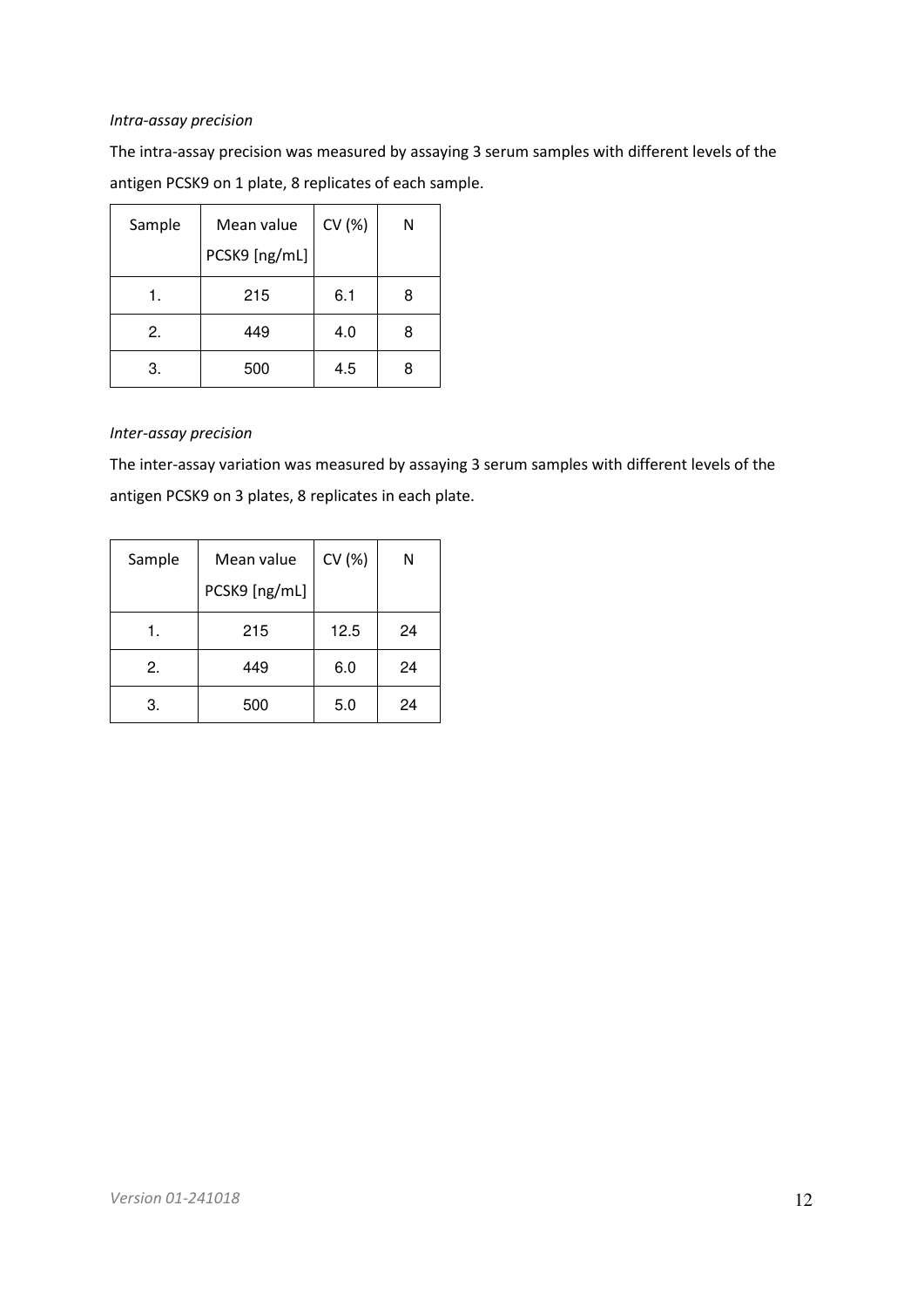| Problem            | <b>Potential cause</b>                           | Recommendation                                         |
|--------------------|--------------------------------------------------|--------------------------------------------------------|
|                    | Wrong wavelength<br>$\bullet$                    | Check reader wavelength<br>$\bullet$                   |
|                    | Enzyme conjugate out of                          | Control the expiration date/storage<br>$\bullet$       |
|                    | date/reagents improperly stored                  | conditions                                             |
| Low absorbance     | Improper incubation time and<br>$\bullet$        | Control the incubation time and<br>$\bullet$           |
|                    | temperature                                      | temperature                                            |
|                    | Reagents not equilibrated to RT<br>$\bullet$     | Check equilibration of reagents to RT<br>$\bullet$     |
|                    | Reagents not correctly prepared<br>٠             | Check preparation of reagents<br>$\bullet$             |
|                    | Incomplete washing<br>$\bullet$                  | Ensure that every well is completely<br>$\bullet$      |
|                    | Improper removing of residual fluid<br>$\bullet$ | filled/emptied during each washing step                |
| High absorbance/   | Improper incubation time and<br>$\bullet$        | Check that plates are blotted on tissue<br>$\bullet$   |
| high zero standard | temperature                                      | paper after each washing step                          |
| value              | Reagents not equilibrated to RT                  | Control the incubation time and<br>$\bullet$           |
|                    | Reagents not correctly prepared                  | temperature                                            |
|                    |                                                  | Check equilibration of reagents to RT<br>$\bullet$     |
|                    |                                                  | Check preparation of reagents<br>$\bullet$             |
|                    | Wrong wavelength<br>$\bullet$                    | Check wavelength<br>$\bullet$                          |
|                    | Enzyme conjugate out of                          | Control the expiration date/storage<br>٠               |
|                    | date/reagents improperly stored                  | conditions                                             |
|                    | Improper preparation of working                  | Check preparation of standards<br>$\bullet$            |
|                    | standards                                        | Check pipette calibration<br>$\bullet$                 |
| Flat curve/poor    | Pipette errors<br>$\bullet$                      | Use separate reservoirs and always new<br>$\bullet$    |
| reproducibility    | Contamination of components by<br>$\bullet$      | pipette tips                                           |
|                    | use of unclean reservoirs/used                   | Equilibrate substrate to room temperature<br>$\bullet$ |
|                    | pipette tips                                     | Ensure sufficient washing procedure<br>$\bullet$       |
|                    | Edge effects because of using of                 |                                                        |
|                    | cold substrate solution                          |                                                        |
|                    | Washing incomplete                               |                                                        |

# **Related Products**

For detection of human PCSK9 during therapy with the antibody Evolocumab you can use our *recovery*ELISA Kit RPE:

The recoveryELISA RPE kit allows the simultaneous quantitative determination of free PCSK9, the PCSK9 neutralization rate and the available therapeutic antibody Evolocumab in human serum samples. This test should only be used for patients treated with Evolocumab as mono biological therapy. It is a manual, non-automated kit for the determination of 7 samples.

Cat.No.: R777 *recovery*ELISA PCSK9 Neutralization Rate/Evolocumab (RPE)

More information you will find in our homepage: see to http://www.biotez.de/